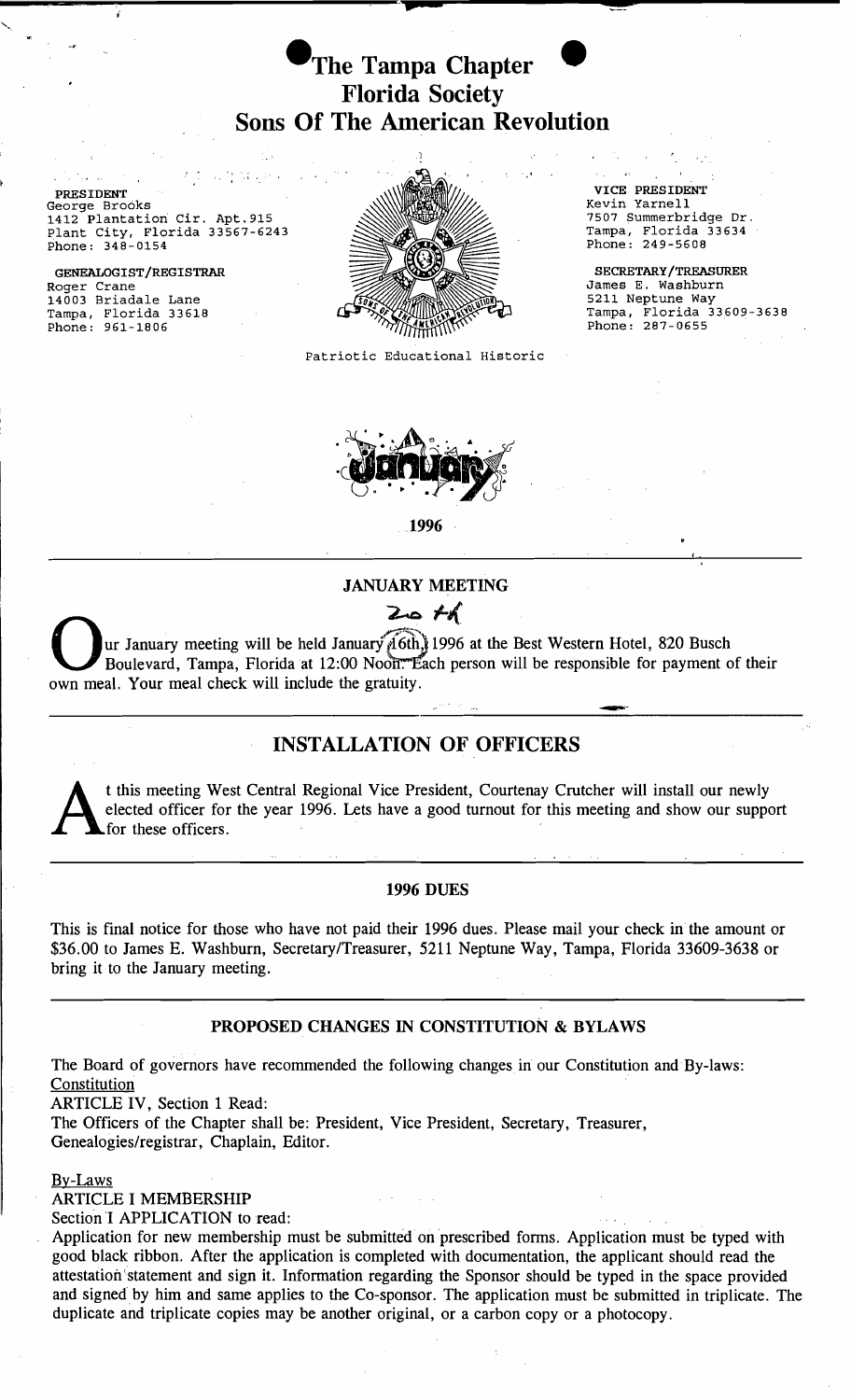Application must be accompanie by the currently prescribed Fees and  $\mu$ 

A copy of each member's application shall be retained by the Chapter.

> •

TRANSFERS - Transfers from another State Society to the Florida Society to read:

A member in good standing of another State Society must Address his request for transfer to the Secretary of his present State Society. His membership continues in his present State Society until such time· as his transfer as been registered and the Florida State Society number has been assigned by the National Society SAR. The Chapter will be advised by the Florida State Secretary as to the date of registration and the number assigned.

ARTICLE 4 COMMITTEES - Section 2, sub-section  $\overrightarrow{A}$ ) Shall read: Joseph S. Rumbaugh Oration Contest.

# ARTICLE 6, MEETINGS, Section 2 Order of Business shall read:

Business at Chapter meetings shall follow this order: Invocation, Pledge of Allegiance to the Flag, SAR Pledge, Introduction of Guests, Minutes, Secretary's Report, Treasurer's Report, Reports of other Officers, Report of the Board of Governors, Old Business, New Business, Program,. SAR Recessional, Benediction, Adjournment. Installation of incoming officers shall take place between Old Business and New Business. The order of Business shall be suspended when joint meetings are held with other Chapters or Societies.

ARTICLE 7 MISCELLANEOUS Subsection 5 added to read:

Emeritus Status. In order to recognize those members with membership longevity and those members who, because of circumstance are unable to pay membership dues, the Florida Society established in 1993 a three category Emeritus program. In circumstances of Member with Life memberships, 50 year's and 40 year's of dues paying members, for whatever reason, unable to pay their dues, the Emeritus program should be reviewed for instruction as to which dues, National, State and/or Chapter might be waived.

The above changes recommended by your board of Governors will be voted on at the January Meeting. These are mostly house keeping changes.



Martin Miller **January 5** Bennett McGee January 12 Louis Putney January 28

### MINUTES OF THE REGULAR MEETING HELD DECEMBER 16, 1995 AT THE BEST WESTERN HOTEL EAST BUSCH BOULEVARD, TAMPA, FLORIDA

In the absence of President George Brooks, Vice President Kevin Yarnell called the meeting to order at 12:02 PM.

The invocation was given by Chaplain Larry Huntley.

--

The Pledge of Allegiance to the flag and the SAR pledge were said.

Kevin introduced the guests wh were our to be speaker, Chick Libershal, Doyle Music and his mother Mrs. Janice Dunseiph, Mrs. Arline Rising and Nathan Pendleton. Doyle and Nathan are prospective members.

The minutes of the November meeting were accepted as printed in the December newsletter.

Because the luncheon orders were being served, the meeting recessed until after lunch.

Secretary Washburn said that the dues of 6 members had been deposited in the bank and he had one more check on hand to be deposited. He noted the '96 dues should be paid by 1/1/96. And that the Chapter's annual report to the State Secretary is due by February 15th. He has a letter from Bob Sumner stating that he was not going to renew his membership and that George Brooks has stated that he will not renew his either: A member whose application was approved in 1995 and was assigned to the Tampa Chapter has never attended a Chapter meeting to be installed officially so it is unlikely that he will become a dues paying member in 1996. Current membership is 31. With three not renewing membership the membership is down to 28 members if everyone else renews. Hopefully Mr. Music and Mr. Pendleton will become members in 1996.

The Video presentation on the Revolutionary War having scant attendance, Jim suggested that it not be continued without any comment form the members present.